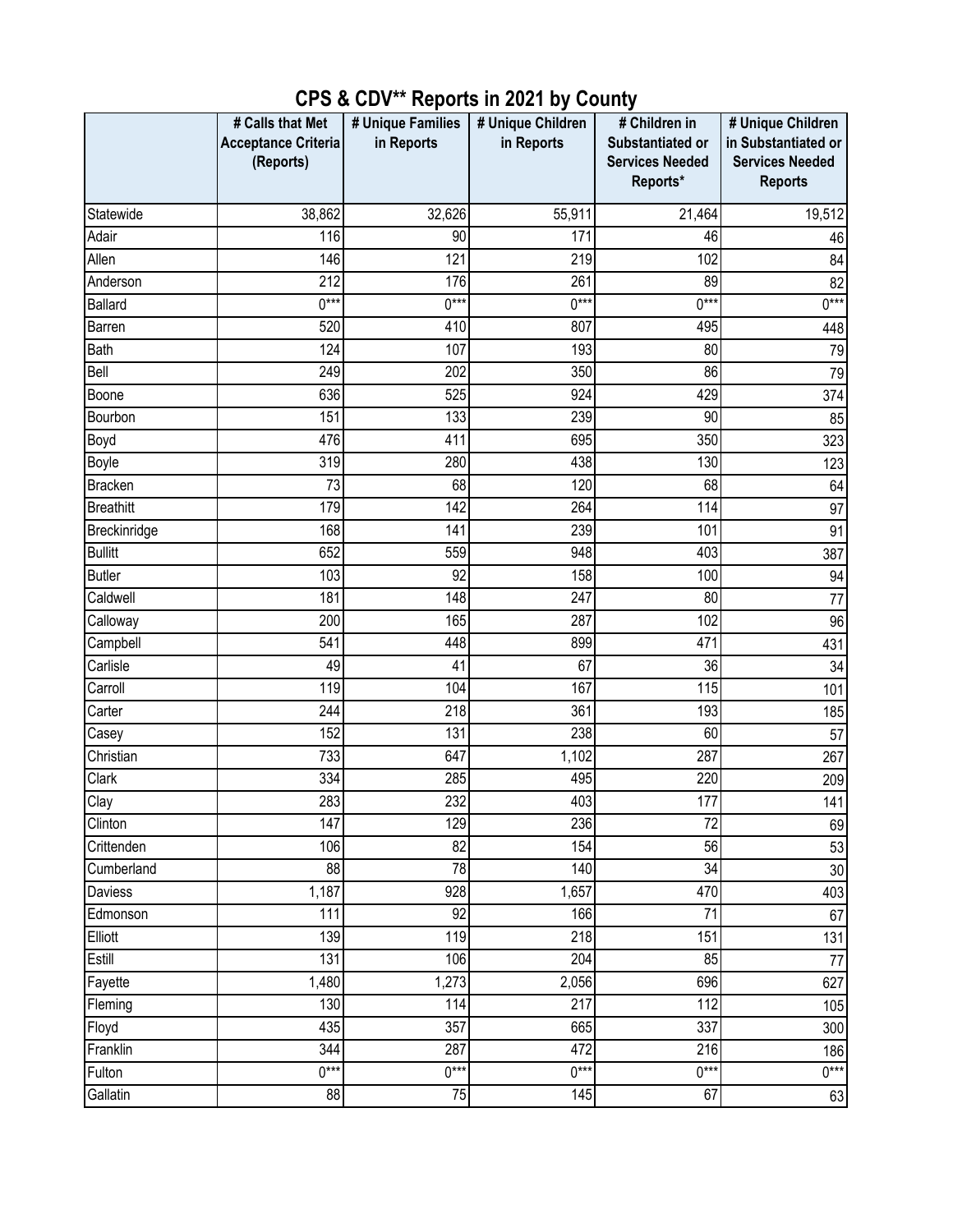|                 | # Calls that Met           | # Unique Families | # Unique Children | # Children in          | # Unique Children      |
|-----------------|----------------------------|-------------------|-------------------|------------------------|------------------------|
|                 | <b>Acceptance Criteria</b> | in Reports        | in Reports        | Substantiated or       | in Substantiated or    |
|                 | (Reports)                  |                   |                   | <b>Services Needed</b> | <b>Services Needed</b> |
|                 |                            |                   |                   | Reports*               | <b>Reports</b>         |
| Garrard         | 104                        | 82                | 133               | 53                     | 43                     |
| Grant           | 493                        | 420               | 756               | 296                    | 275                    |
| Graves          | 360                        | 294               | 494               | 129                    | 122                    |
| Grayson         | 230                        | 198               | 353               | 189                    | 168                    |
| Green           | 176                        | 155               | 240               | 33                     | 31                     |
| Greenup         | 295                        | 253               | 423               | 253                    | 230                    |
| Hancock         | 11                         | 10                | 21                |                        |                        |
| Hardin          | 783                        | 690               | 1,182             | 671                    | 632                    |
| Harlan          | 231                        | 188               | 332               | 63                     | 57                     |
| Harrison        | 166                        | 138               | 248               | 107                    | 93                     |
| Hart            | 177                        | 153               | 269               | 115                    | 108                    |
| Henderson       | 541                        | 432               | 800               | 209                    | 189                    |
| Henry           | 110                        | 95                | 166               | 92                     | 84                     |
| Hickman         | 175                        | 150               | 292               | 138                    | 120                    |
| Hopkins         | 581                        | 496               | 842               | 256                    | 236                    |
| Jackson         | 135                        | 110               | 197               | 92                     | 79                     |
| Jefferson       | 6,163                      | 5,148             | 8,175             | 1,968                  | 1,764                  |
| Jessamine       | 336                        | 293               | 498               | 267                    | 240                    |
| Johnson         | 219                        | 183               | 307               | 140                    | 125                    |
| Kenton          | 1,669                      | 1,427             | 2,557             | 1,175                  | 1,048                  |
| Knott           | 173                        | 145               | 265               | 168                    | 152                    |
| Knox            | 473                        | 386               | 692               | 231                    | 211                    |
| LaRue           | 96                         | 85                | 138               | 52                     | 52                     |
| Laurel          | 697                        | 567               | 1,055             | 577                    | 522                    |
| Lawrence        | 183                        | 157               | 242               | 104                    | 103                    |
| Lee             | 30                         | 24                | 42                | 11                     | 11                     |
| Leslie          | 83                         | 73                | 144               | 57                     | 53                     |
| Letcher         | 196                        | 169               | 283               | 126                    | 122                    |
| Lewis           | 100                        | $\overline{87}$   | 152               | $\overline{72}$        | 67                     |
| Lincoln         | 285                        | 240               | 421               | 151                    | 139                    |
| Livingston      | 94                         | 73                | 143               | 53                     | 52                     |
| Logan           | $\overline{242}$           | 216               | 378               | 123                    | 118                    |
| Lyon            | 159                        | 124               | $\overline{211}$  | 67                     | 53                     |
| Madison         | 692                        | 607               | 999               | 471                    | 434                    |
| Magoffin        | 167                        | 146               | 264               | 76                     | 75                     |
| Marion          | 232                        | 190               | 341               | 124                    | 115                    |
| Marshall        | 378                        | 313               | 528               | 232                    | 190                    |
| Martin          | 111                        | 99                | 153               | 66                     | 65                     |
| Mason           | 124                        | 100               | 164               | 104                    | 79                     |
| McCracken       | 652                        | 542               | 948               | 337                    | 305                    |
| <b>McCreary</b> | 183                        | 153               | 289               | 101                    | 92                     |
| McLean          | 86                         | 80                | 124               | 65                     | 64                     |